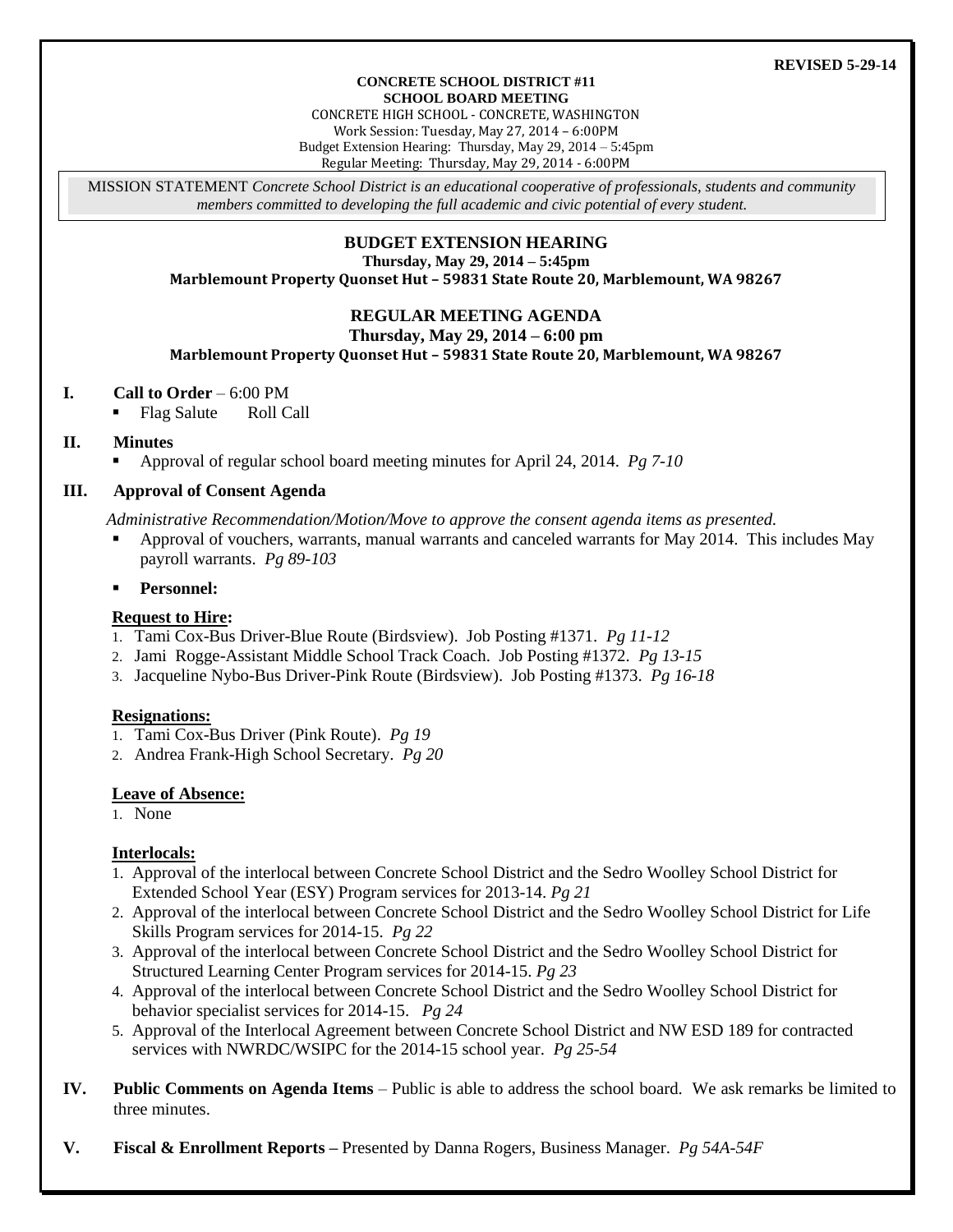**VI. Student Report** – Presented by Gibson Fichter, Concrete High School Board Representative.

#### **VII. Superintendent's Report – Barbara Hawkings**

- Summer School
- Paving Project

## **VIII. Professional Excellence – Barbara Hawkings, Superintendent**

Monette Bauer – Paraeducator, Concrete Elementary School

#### **IX. Old Business**

*A.* None

## **X. New Business**

- *A.* Request approval to provide a Robotics Advisor stipend to Claus Joens for the 2013-14 school year– Mike Holbrook. *Administrative Recommendation Action/Motion/Move to request approval to provide a Robotics Advisor stipend to Claus Joens for the 2013-14 school year. Pg 55*
- *B.* Request approval of the 2014-15 Concrete High School and Middle School Athletics/Activities Code – Karl Kersteter. *Administrative Recommendation Action/Motion/Move to approve the 2014- 15 Concrete High School and Middle School Athletics/Activities Code. Pg 56-70*
- *C.* Request approval of Resolution #1118 Delegating Authority to WIAA for 2014-15 Barbara Hawkings. *Administrative Recommendation Action/Motion/Move to approve Resolution #1118 Delegating Authority to WIAA for 2014-15. Pg 71*
- *D.* Request approval of the first reading of revised policy 2336-Required Observances (Veterans' Day, Constitution Day, Temperance and Good Citizenship Day, Disability History Month) – Barbara Hawkings. *Administrative Recommendation Action/Motion/Move to approve the first reading of revised policy 2336-Required Observances (Veterans' Day, Constitution Day, Temperance and Good Citizenship Day, Disability History Month). Pg 72*
- *E.* Request approval of the first reading of revised policy 4215-Use of Tobacco and Nicotine Products and Delivery Devices – Barbara Hawkings. *Administrative Recommendation Action/Motion/Move to approve the first reading of revised policy 4215-Use of Tobacco and Nicotine Products and Delivery Devices. Pg 73-74*
- *F.* Request approval of the first reading of revised policy 6220-Bid Requirements Barbara Hawkings. *Administrative Recommendation Action/Motion/Move to approve the first reading of revised policy 6220-Bid Requirements. Pg 75-78*
- *G.* Request approval of the new meal prices for the 2014-15 school year Barbara Hawkings. *Administrative Recommendation Action/Motion/Move to approve the new meal prices for the 2014- 15 school year. Pg 79-80*
- *H.* Request approval of the 2014-15 school year calendar Barbara Hawkings. *Administrative Recommendation Action/Motion/Move to approve the 2014-15 school year calendar. Pg 80A*
- *I.* Request approval of the 2014-15 Middle School and High School Coaches/Extracurricular Staffing Proposal – Barbara Hawkings. *Administrative Recommendation Action/Motion/Move to approve the 2014-15 Middle School and High School Coaches/Extracurricular Staffing Proposal*. *Pg 81*